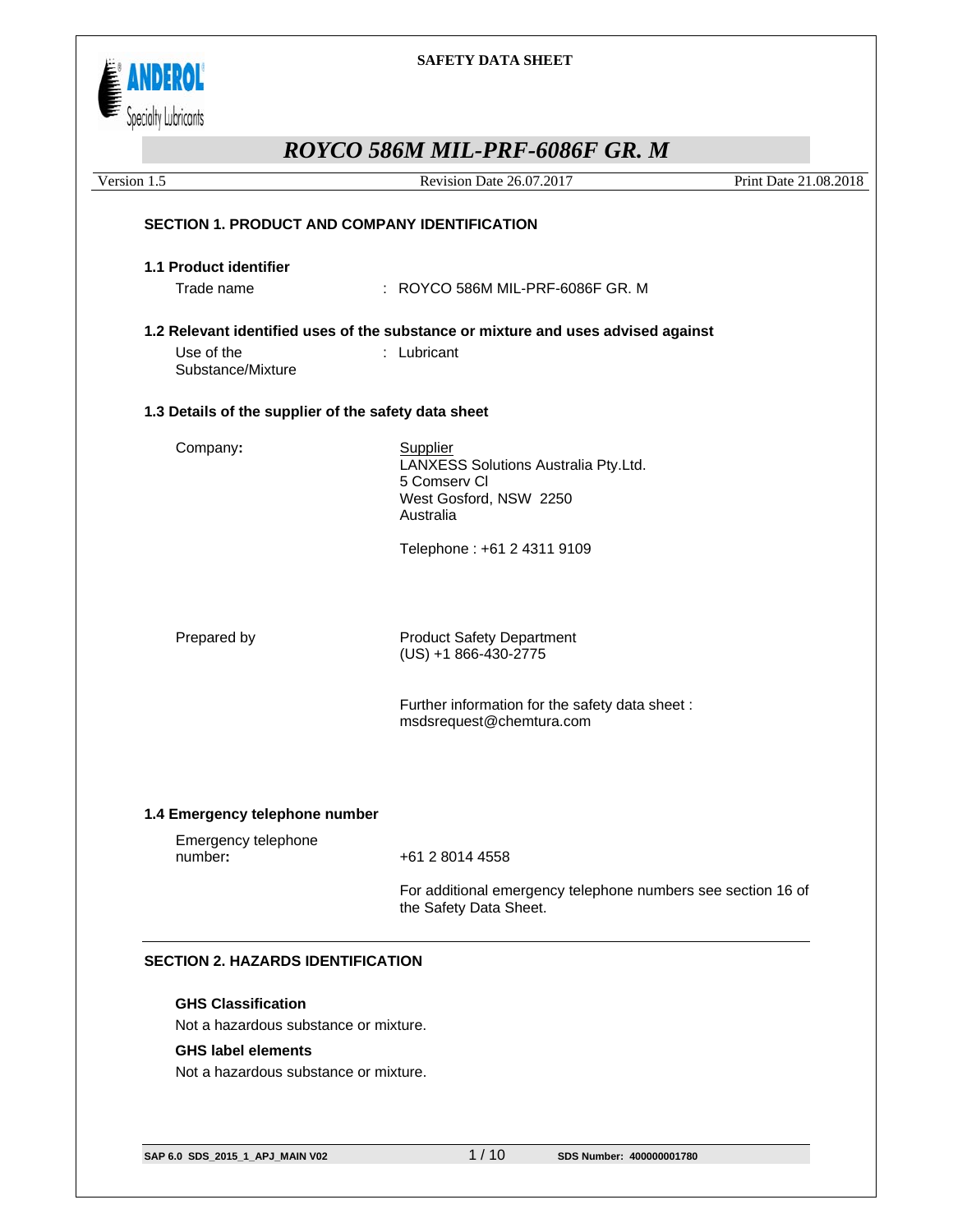

# *ROYCO 586M MIL-PRF-6086F GR. M*

Version 1.5 Revision Date 26.07.2017 Print Date 21.08.2018

### **Other hazards which do not result in classification**

Normal precautions common to safe manufacturing practice should be followed in handling and storage.

## **SECTION 3. COMPOSITION/INFORMATION ON INGREDIENTS**

Substance / Mixture : Mixture

#### **Hazardous components**

| Chemical name                                       | CAS-No.    | Concentration (% w/w) |
|-----------------------------------------------------|------------|-----------------------|
| Distillates (petroleum), hydrotreated heavy naph-   | 64742-52-5 | $>= 60 - 5 = 100$     |
| thenic                                              |            |                       |
| Distillates (petroleum), hydrotreated light naph-   | 64742-53-6 | $>= 30 - 60$          |
| thenic                                              |            |                       |
| Distillates (petroleum), solvent-refined heavy      | 64741-88-4 | ~10                   |
| paraffinic                                          |            |                       |
| Distillates (petroleum), solvent-refined light par- | 64741-89-5 | ~10                   |
| affinic                                             |            |                       |
| Distillates (petroleum), hydrotreated light paraf-  | 64742-55-8 | ~10                   |
| finic                                               |            |                       |
| Distillates (petroleum), solvent-dewaxed heavy      | 64742-65-0 | ~10                   |
| paraffinic                                          |            |                       |

#### **SECTION 4. FIRST AID MEASURES**

| SAP 6.0 SDS 2015 1 APJ MAIN V02 | 2/10<br>SDS Number: 400000001780                                                                                                                                                                                                                                                   |
|---------------------------------|------------------------------------------------------------------------------------------------------------------------------------------------------------------------------------------------------------------------------------------------------------------------------------|
| Most important symptoms         | : None known.                                                                                                                                                                                                                                                                      |
| If swallowed                    | : If swallowed, DO NOT induce vomiting.<br>Consult a physician if necessary.                                                                                                                                                                                                       |
| In case of eye contact          | : In case of eye contact<br>Rinse thoroughly with plenty of water, also under the eyelids.<br>If eye irritation persists, consult a specialist.                                                                                                                                    |
| In case of skin contact         | $:$ In case of skin contact<br>Wash off with soap and water.<br>Remove contaminated clothing and shoes.<br>Wash contaminated clothing before re-use.<br>Get medical attention if irritation develops and persists.                                                                 |
| If inhaled                      | If inhaled<br>Move to fresh air.<br>If not breathing, give artificial respiration.<br>If breathing is difficult, give oxygen.<br>In case of bluish discolouration (lips, ear lobes, fingernails),<br>give oxygen as quickly as possible.<br>If symptoms persist, call a physician. |
| General advice                  | : For advice, contact a Poisons Information Centre (Phone:<br>Australia 131 126 or New Zealand 0800 764 766) or a doctor<br>at once.                                                                                                                                               |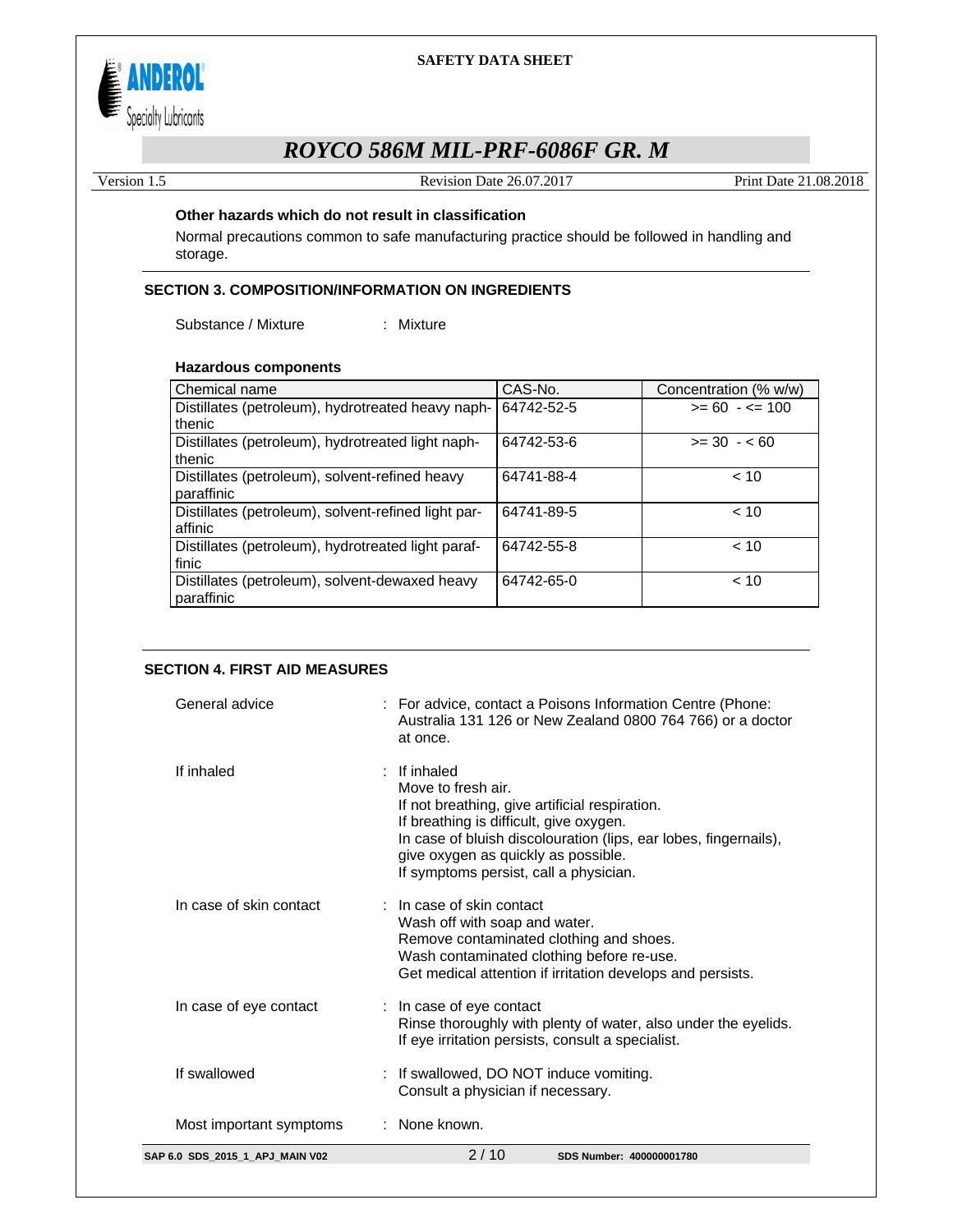

# *ROYCO 586M MIL-PRF-6086F GR. M*

| NOTCO JOUNT MILL-I NI "UUOUT                                                                                                           |                       |
|----------------------------------------------------------------------------------------------------------------------------------------|-----------------------|
| Revision Date 26.07.2017                                                                                                               | Print Date 21.08.2018 |
|                                                                                                                                        |                       |
| : For specialist advice physicians should contact the Poisons<br>Information Service.                                                  |                       |
| <b>SECTION 5. FIREFIGHTING MEASURES</b>                                                                                                |                       |
| Suitable extinguishing media<br>: Carbon dioxide (CO2)<br>Dry powder<br>Foam<br>Alcohol-resistant foam<br>Water mist                   |                       |
| : High volume water jet                                                                                                                |                       |
| : Burning produces noxious and toxic fumes.                                                                                            |                       |
| : In the event of fire, cool tanks with water spray.                                                                                   |                       |
| Special protective equipment<br>: In the event of fire, wear self-contained breathing apparatus.<br>Use personal protective equipment. |                       |
|                                                                                                                                        |                       |

# **SECTION 6. ACCIDENTAL RELEASE MEASURES**

| Personal precautions, protec-<br>tive equipment and emer-<br>gency procedures | : Use personal protective equipment.<br>Ensure adequate ventilation.<br>Forms slippery/greasy layers with water.                                                                                                                       |
|-------------------------------------------------------------------------------|----------------------------------------------------------------------------------------------------------------------------------------------------------------------------------------------------------------------------------------|
| Environmental precautions                                                     | : Should not be released into the environment.<br>Do not contaminate water.<br>Do not flush into surface water or sanitary sewer system.                                                                                               |
| Methods and materials for<br>containment and cleaning up                      | : Contain spillage, soak up with non-combustible absorbent<br>material, (e.g. sand, earth, diatomaceous earth, vermiculite)<br>and transfer to a container for disposal according to local /<br>national regulations (see section 13). |

## **SECTION 7. HANDLING AND STORAGE**

| Advice on safe handling         | : Keep container closed when not in use.<br>Do not use pressure to empty drums.<br>Ensure all equipment is electrically grounded before beginning<br>transfer operations. |
|---------------------------------|---------------------------------------------------------------------------------------------------------------------------------------------------------------------------|
| Hygiene measures                | : Avoid contact with skin, eyes and clothing.<br>Wash hands before breaks and immediately after handling the<br>product.<br>Shower or bathe at the end of working.        |
| SAP 6.0 SDS 2015 1 APJ MAIN V02 | 3/10<br>SDS Number: 400000001780                                                                                                                                          |
|                                 |                                                                                                                                                                           |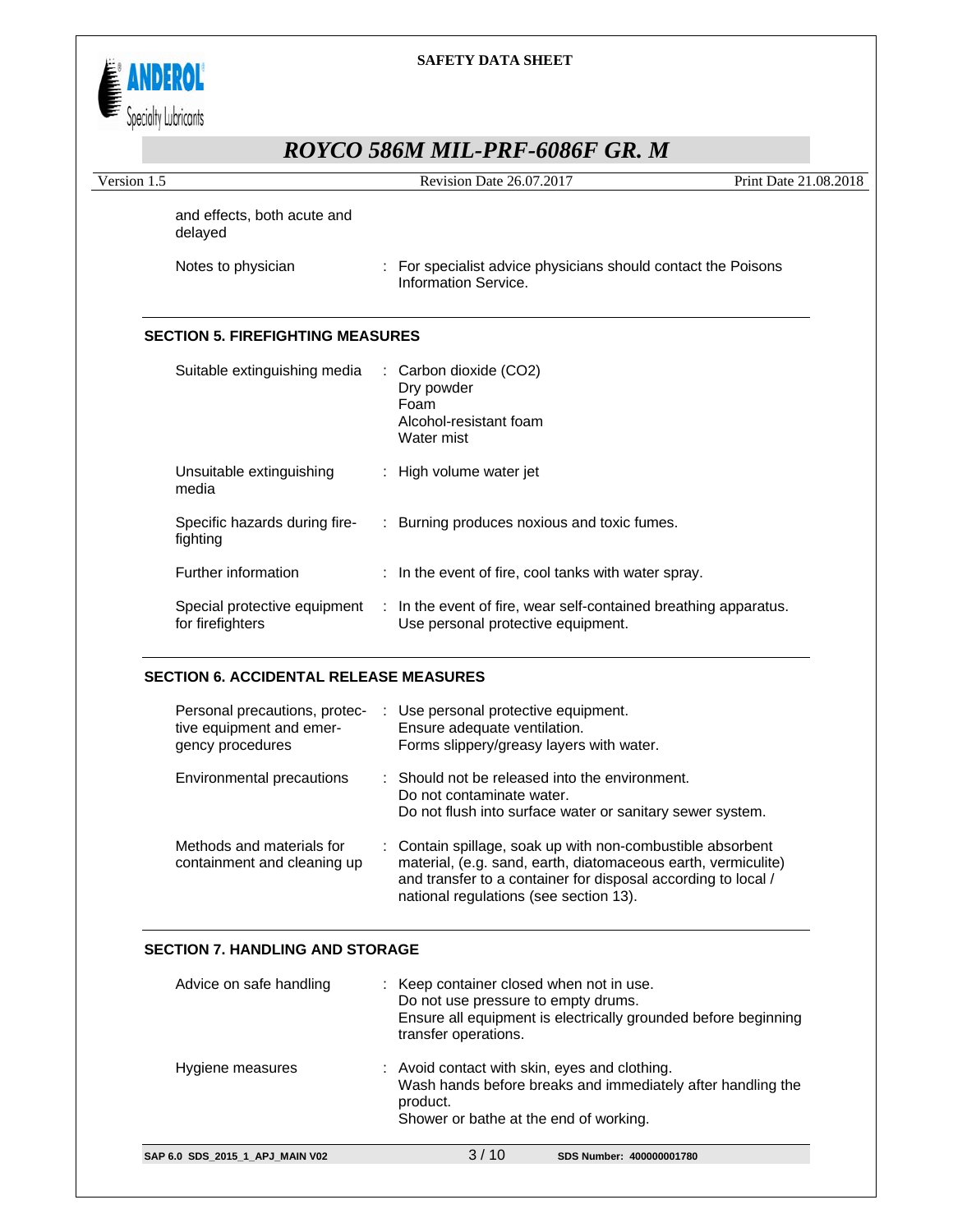

# *ROYCO 586M MIL-PRF-6086F GR. M*

Version 1.5 Revision Date 26.07.2017 Print Date 21.08.2018

Conditions for safe storage : Keep container tightly closed in a dry and well-ventilated place.

### **SECTION 8. EXPOSURE CONTROLS/PERSONAL PROTECTION**

#### **Components with workplace control parameters**

| Components                                                    | CAS-No.                        | Value type<br>(Form of<br>exposure)  | Control parame-<br>ters / Permissible<br>concentration                                                                  | <b>Basis</b> |
|---------------------------------------------------------------|--------------------------------|--------------------------------------|-------------------------------------------------------------------------------------------------------------------------|--------------|
| Distillates (petroleum), hy-<br>drotreated heavy naphthenic   | 64742-52-5                     | TWA (Mist)                           | $5 \text{ mg/m}$ 3                                                                                                      | AU OEL       |
| Distillates (petroleum), hy-<br>drotreated light naphthenic   | 64742-53-6                     | TWA (Mist)                           | $5$ mg/m $3$                                                                                                            | AU OEL       |
| Distillates (petroleum), solvent-<br>refined heavy paraffinic | 64741-88-4                     | TWA (Mist)                           | $5$ mg/m $3$                                                                                                            | AU OEL       |
| Distillates (petroleum), solvent-<br>refined light paraffinic | 64741-89-5                     | TWA (Mist)                           | $5$ mg/m $3$                                                                                                            | AU OEL       |
| Distillates (petroleum), hy-<br>drotreated light paraffinic   | 64742-55-8                     | TWA (Mist)                           | $5$ mg/m $3$                                                                                                            | AU OEL       |
| Distillates (petroleum), solvent-<br>dewaxed heavy paraffinic | 64742-65-0                     | TWA (Mist)                           | $5$ mg/m $3$                                                                                                            | AU OEL       |
| <b>Engineering measures</b>                                   | to the workstation location.   | Effective exhaust ventilation system | Ensure that eyewash stations and safety showers are close                                                               |              |
| Personal protective equipment                                 |                                |                                      |                                                                                                                         |              |
| Respiratory protection                                        | ÷<br>formed.<br>proved filter. |                                      | Breathing apparatus needed only when aerosol or mist is<br>In the case of vapour formation use a respirator with an ap- |              |
| Hand protection                                               |                                |                                      |                                                                                                                         |              |
| Remarks                                                       | Neoprene gloves                |                                      |                                                                                                                         |              |
| Eye protection                                                |                                | Tightly fitting safety goggles       |                                                                                                                         |              |
| Skin and body protection                                      | Impervious clothing            |                                      |                                                                                                                         |              |

#### **SECTION 9. PHYSICAL AND CHEMICAL PROPERTIES**

| SAP 6.0 SDS 2015 1 APJ MAIN V02 | 4/10                | SDS Number: 400000001780 |
|---------------------------------|---------------------|--------------------------|
| рH                              | : No data available |                          |
| Odour Threshold                 | : No data available |                          |
| Odour                           | : No data available |                          |
| Colour                          | $:$ yellow          |                          |
| Appearance                      | $:$ liquid          |                          |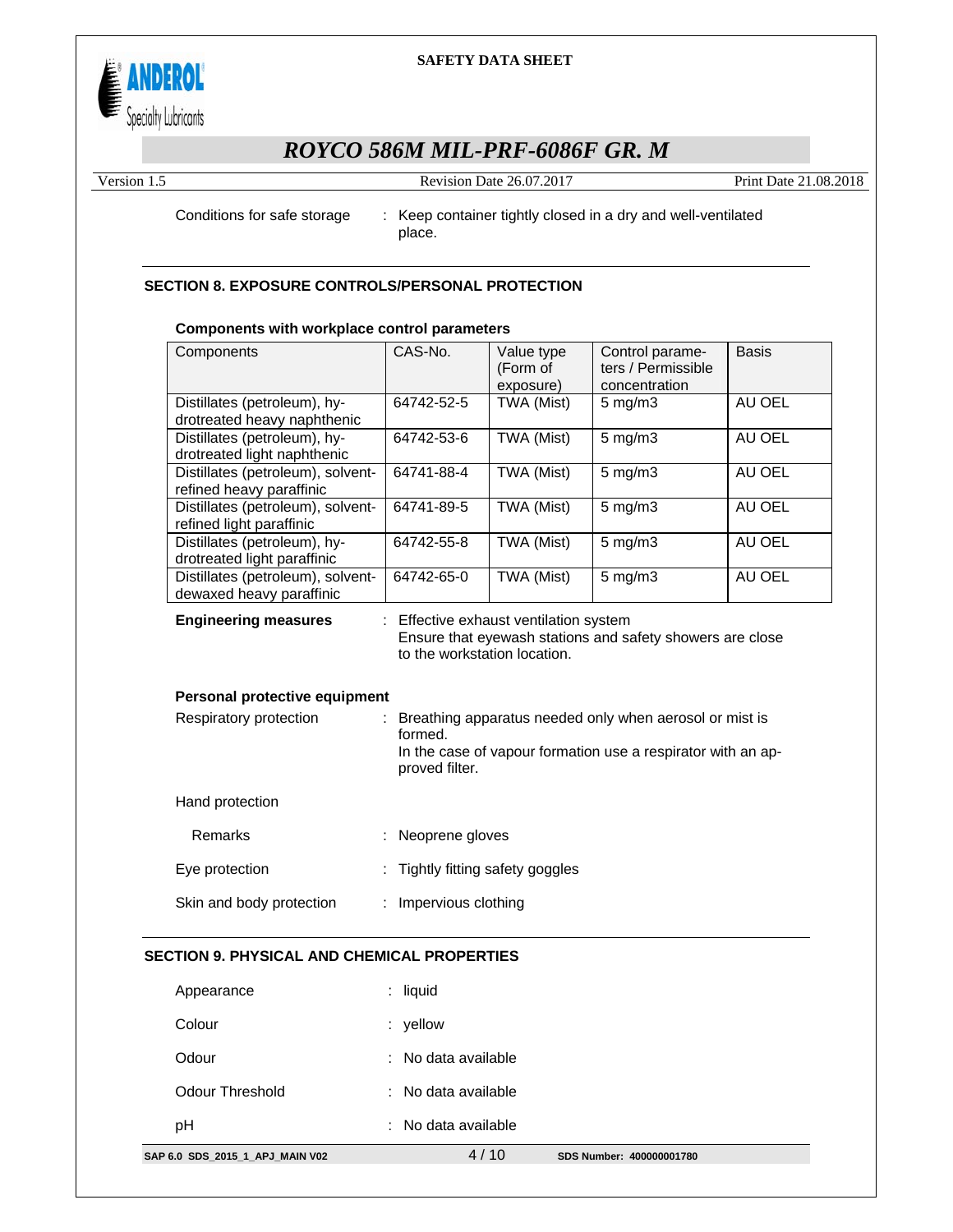

# *ROYCO 586M MIL-PRF-6086F GR. M*

| Version 1.5                                             | Revision Date 26.07.2017            | Print Date 21.08.2018 |
|---------------------------------------------------------|-------------------------------------|-----------------------|
|                                                         |                                     |                       |
| Melting point/range                                     | : Not applicable                    |                       |
| Boiling point/boiling range                             | : No data available                 |                       |
| Flash point                                             | : $182 °C$<br>Method: open cup      |                       |
| Evaporation rate                                        | : No data available                 |                       |
| Upper explosion limit                                   | : No data available                 |                       |
| Lower explosion limit                                   | : No data available                 |                       |
| Vapour pressure                                         | : No data available                 |                       |
| Relative vapour density                                 | : No data available                 |                       |
| Relative density                                        | : 0.86                              |                       |
| Solubility(ies)<br>Water solubility                     | : slightly soluble                  |                       |
| Solubility in other solvents                            | : No data available                 |                       |
| Partition coefficient: n-<br>octanol/water              | : No data available                 |                       |
| Auto-ignition temperature                               | : No data available                 |                       |
| Viscosity<br>Viscosity, kinematic                       | : > 20.5 mm2/s (40 °C)              |                       |
| Self-Accelerating decomposi-<br>tion temperature (SADT) | : Method: No information available. |                       |
| Oxidizing potential                                     | : No information available.         |                       |

## **SECTION 10. STABILITY AND REACTIVITY**

| SAP 6.0 SDS 2015 1 APJ MAIN V02         | 5/10<br>SDS Number: 400000001780                              |
|-----------------------------------------|---------------------------------------------------------------|
| Hazardous decomposition<br>products     | : Carbon oxides                                               |
| Incompatible materials                  | : Strong acids and strong bases                               |
| Conditions to avoid                     | $\therefore$ Contamination<br>Heat, flames and sparks.        |
| Possibility of hazardous reac-<br>tions | : Hazardous polymerisation does not occur.                    |
| Chemical stability                      | : Stable under normal conditions.                             |
| Reactivity                              | : No dangerous reaction known under conditions of normal use. |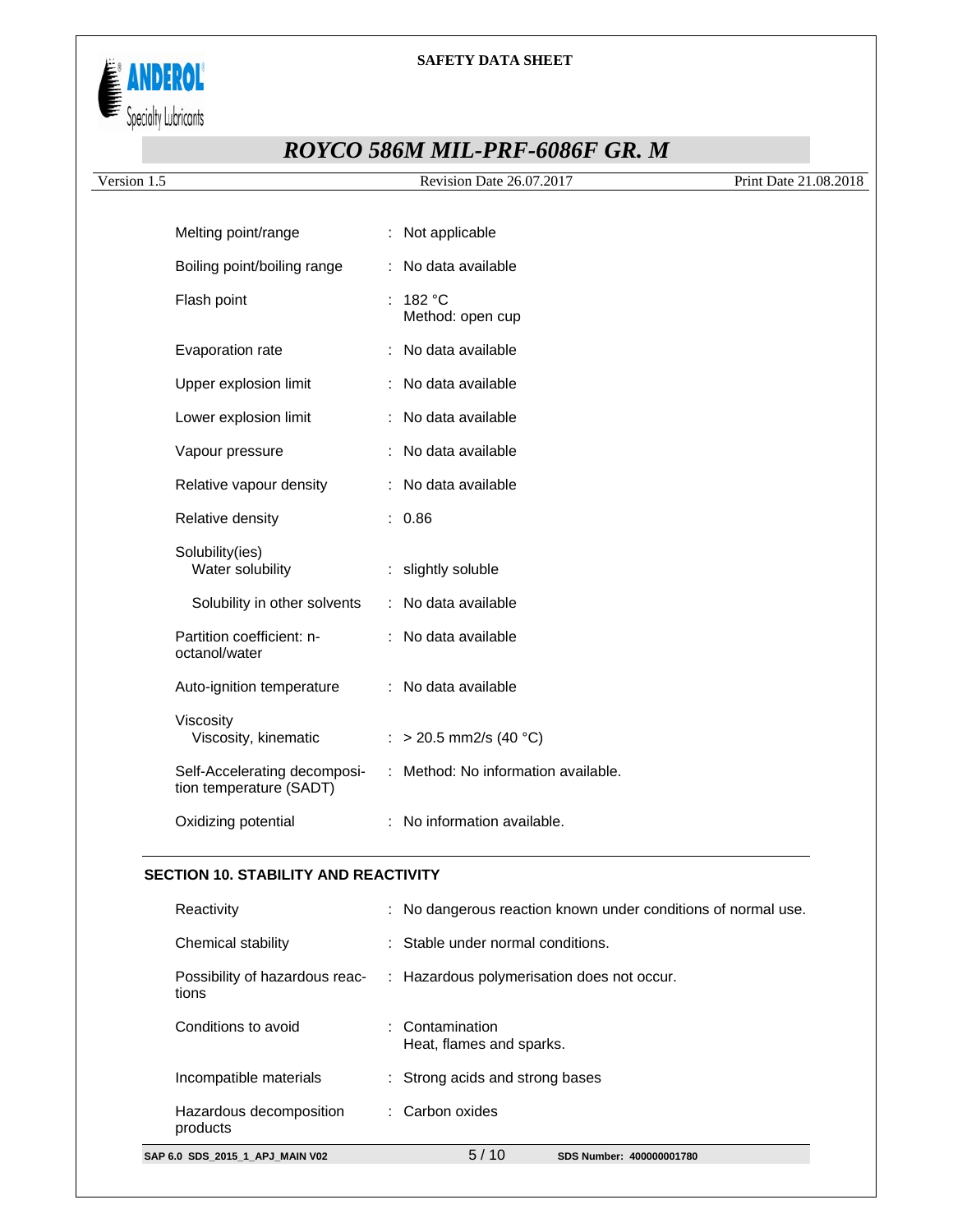

# *ROYCO 586M MIL-PRF-6086F GR. M*

Version 1.5 Revision Date 26.07.2017 Print Date 21.08.2018

#### **SECTION 11. TOXICOLOGICAL INFORMATION**

**Chronic toxicity** 

**Carcinogenicity** 

## **Components:**

**Distillates (petroleum), hydrotreated light paraffinic:**  Carcinogenicity - Assessment : Not classifiable as a human carcinogen.

#### **Aspiration toxicity**

**Product:** No aspiration toxicity classification

#### **Components:**

**Distillates (petroleum), hydrotreated light naphthenic:**  May be fatal if swallowed and enters airways.

## **Further information**

#### **Product:**

Remarks: There is no data available for this product.

#### **SECTION 12. ECOLOGICAL INFORMATION**

#### **Ecotoxicity**

## **Product:**

| Toxicity to fish                                                                       | Remarks: No data available |
|----------------------------------------------------------------------------------------|----------------------------|
| Toxicity to daphnia and other<br>÷<br>aquatic invertebrates                            | Remarks: No data available |
| Toxicity to algae                                                                      | Remarks: No data available |
| Persistence and degradability<br>No data available<br><b>Bioaccumulative potential</b> |                            |
| <b>Product:</b><br><b>Bioaccumulation</b>                                              | Remarks: No data available |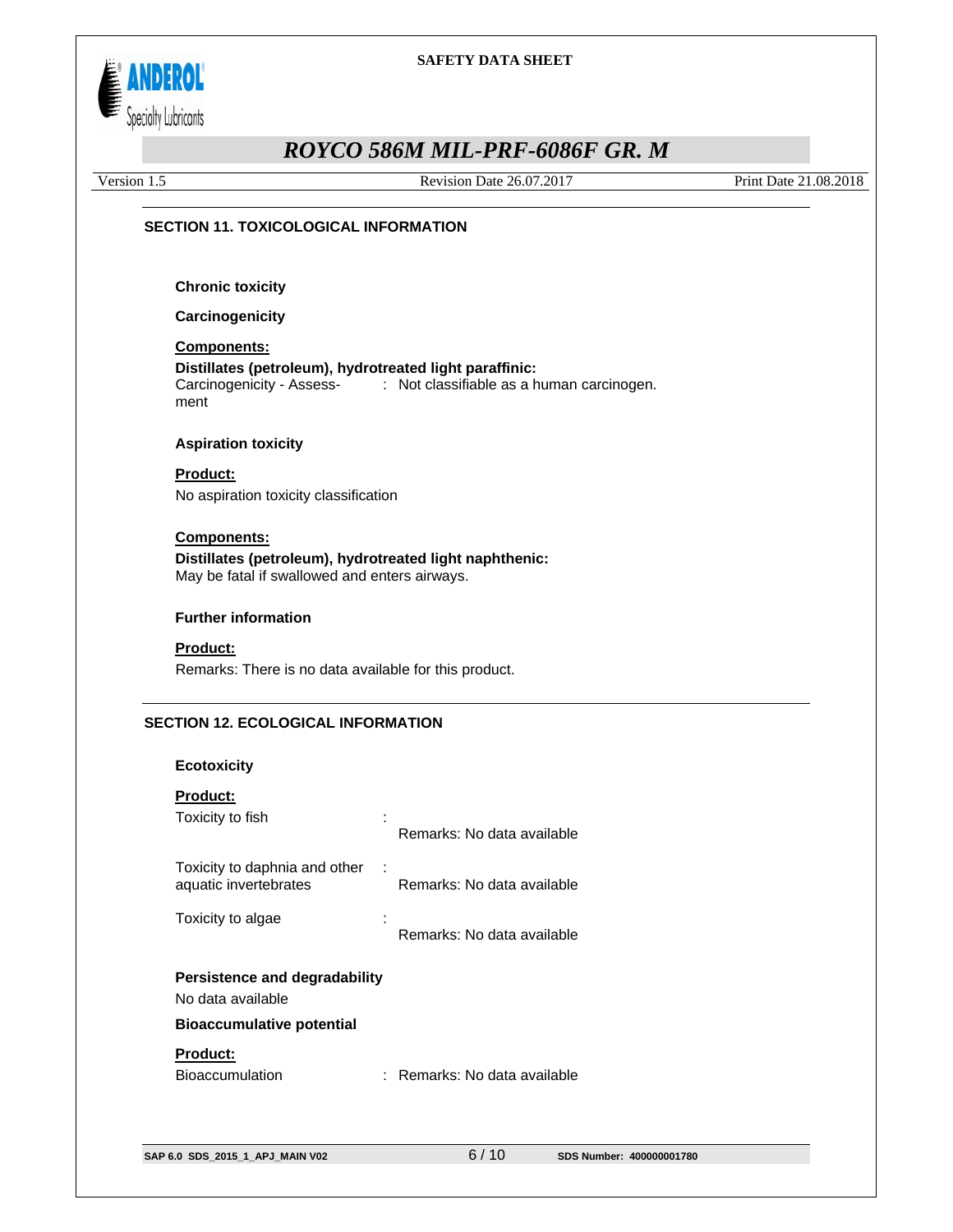

# *ROYCO 586M MIL-PRF-6086F GR. M*

| Version 1.5 |                                       | Revision Date 26.07.2017                                                                   | Print Date 21.08.2018 |
|-------------|---------------------------------------|--------------------------------------------------------------------------------------------|-----------------------|
|             | <b>Mobility in soil</b>               |                                                                                            |                       |
|             | <b>Product:</b>                       |                                                                                            |                       |
|             | Mobility                              | : Remarks: No data available                                                               |                       |
|             | Other adverse effects                 |                                                                                            |                       |
|             | <b>Product:</b>                       |                                                                                            |                       |
|             | Results of PBT and vPvB<br>assessment | : This substance is not considered to be persistent, bioaccumu-<br>lating and toxic (PBT). |                       |
|             | tion                                  | Additional ecological informa- : There is no data available for this product.              |                       |

| <b>Disposal methods</b> |                                                           |
|-------------------------|-----------------------------------------------------------|
| Waste from residues     | : In accordance with local and national regulations.      |
| Contaminated packaging  | : Do not burn, or use a cutting torch on, the empty drum. |

#### **SECTION 14. TRANSPORT INFORMATION**

#### **International Regulations**

#### **UNRTDG**

Not regulated as a dangerous good

#### **IATA-DGR**

Not regulated as a dangerous good

#### **IMDG-Code**

Not regulated as a dangerous good

**Transport in bulk according to Annex II of MARPOL 73/78 and the IBC Code**  Not applicable for product as supplied.

#### **National Regulations**

**ADG**  Not regulated as a dangerous good

#### **SECTION 15. REGULATORY INFORMATION**

**Safety, health and environmental regulations/legislation specific for the substance or mixture** 

Standard for the Uniform Scheduling of Medicines and Poisons : Schedule 5

**SAP 6.0 SDS\_2015\_1\_APJ\_MAIN V02** 7 / 10 **SDS Number: 400000001780**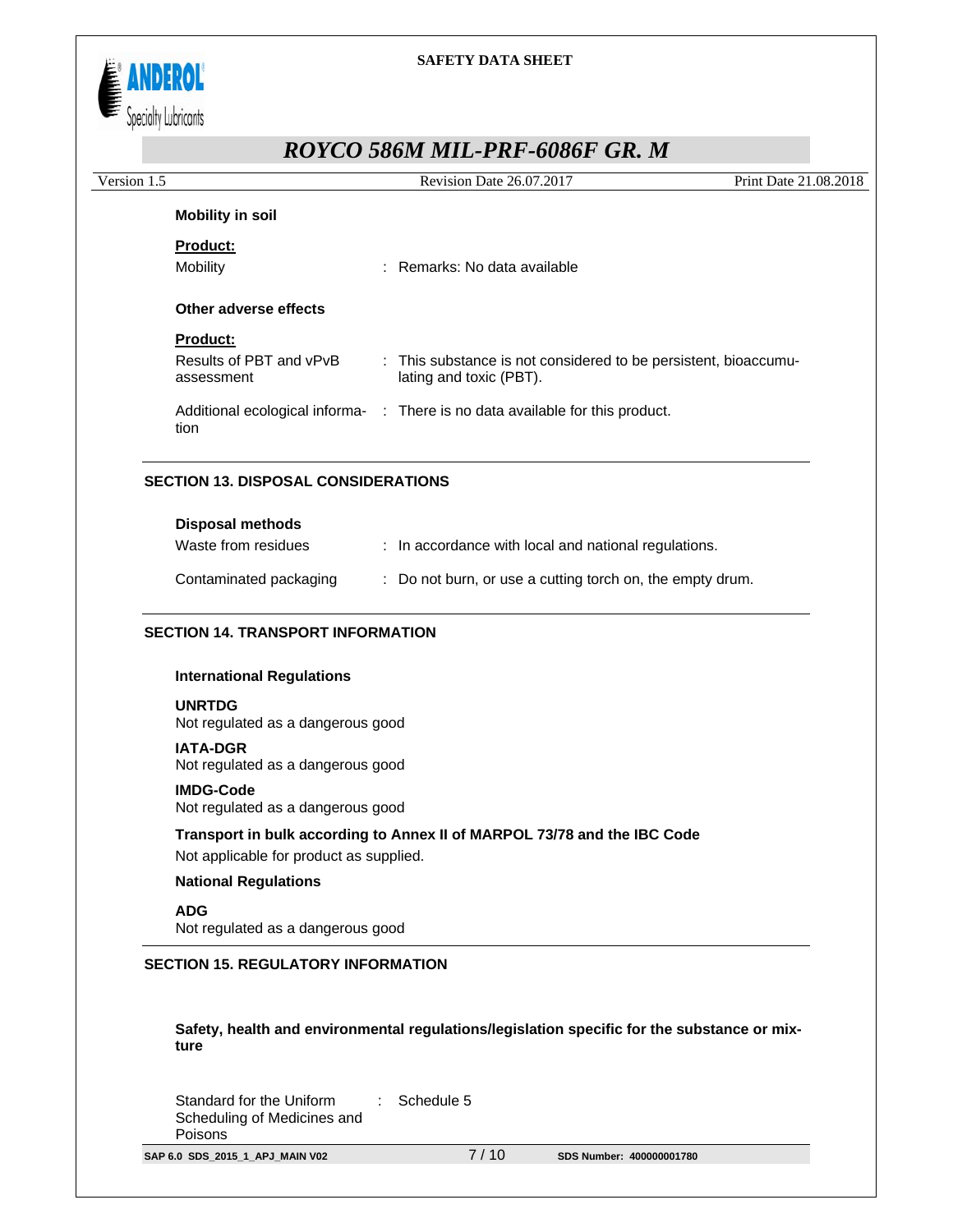

# *ROYCO 586M MIL-PRF-6086F GR. M*

Version 1.5 Revision Date 26.07.2017 Print Date 21.08.2018

Prohibition/Licensing Requirements : There is no applicable prohibition or notification/licensing requirements, including for carcinogens under Commonwealth, State or Territory legislation.

**Please note that Section 3 of this document lists only the hazardous components required by the specific country or region hazard communication regulations. The chemical identifiers listed in Section 3 are used globally for hazard communication purposes and may not reflect those used for chemical inventory coverage in a particular country or region. The chemical inventory information given in Section 15 of this document applies to the product as a whole and should be used when evaluating inventory compliance.** 

**The components of this product are reported in the following inventories:**  DSL **Internal 20 Inc.** 2010 : All components of this product are on the Canadian DSL AICS **EXECUTE:** On the inventory, or in compliance with the inventory NZIoC **interpreteral interventory** or in compliance with the inventory ENCS **ENCS ENCS ENCS ENCS ENCS ENCS ENCS ENCS ENCS ENCS ENCS ENCS ENCS ENCS ENCS ENCS ENCS ENCS ENCS ENCS ENCS ENCS ENCS ENCS ENCS ENCS ENCS ENCS ENCS ENCS ENCS** KECI **EXAMPLE 19 ISSUES 2006** : On the inventory, or in compliance with the inventory PICCS **EXECUTE:** On the inventory, or in compliance with the inventory IECSC **IECSC 1 IECSC 1 IECSC 1 CO 1 CO 1 CO 1 CO 1 CO 1 CO 1 CO 1 CO 1 CO 1 CO 1 CO 1 CO 1 CO 1 CO 1 CO 1 CO 1 CO 1 CO 1 CO 1 CO 1** TCSI **I** CONSIDUCT **CONSIDUCT** 2011 **CONSIDUCT** 2011 **CONSIDUCT** 2012 **CONSIDUCT** 2012 **CONSIDUCT** 2012 **CONSIDUCT** 2012 **CONSIDUCT** 2012 **CONSIDUCT** 2012 **CONSIDUCT** 2012 **CONSIDUCT** 2012 **CONSIDUCT** 2012 **CONSIDUCT** 2012 US.TSCA : On TSCA Inventory

#### **SECTION 16. OTHER INFORMATION**

#### **Emergency Phone Number**

|               | Japan                                    | +81 3 4578 9341 (NCEC)      |  |
|---------------|------------------------------------------|-----------------------------|--|
|               | Taiwan                                   | +886 2 8793 3212 (NCEC)     |  |
|               | China                                    | +86 512 8090 3042 (NCEC)    |  |
|               | New Zealand                              | +64 9929 1483 (NCEC)        |  |
|               | Australia                                | +61 2 8014 4558             |  |
| Asia Pacific: | East / South East Asia - Regional Number | +65 3158 1074 (NCEC)        |  |
|               |                                          |                             |  |
| Europe:       | All European Countries                   | +44 (0) 1235 239 670 (NCEC) |  |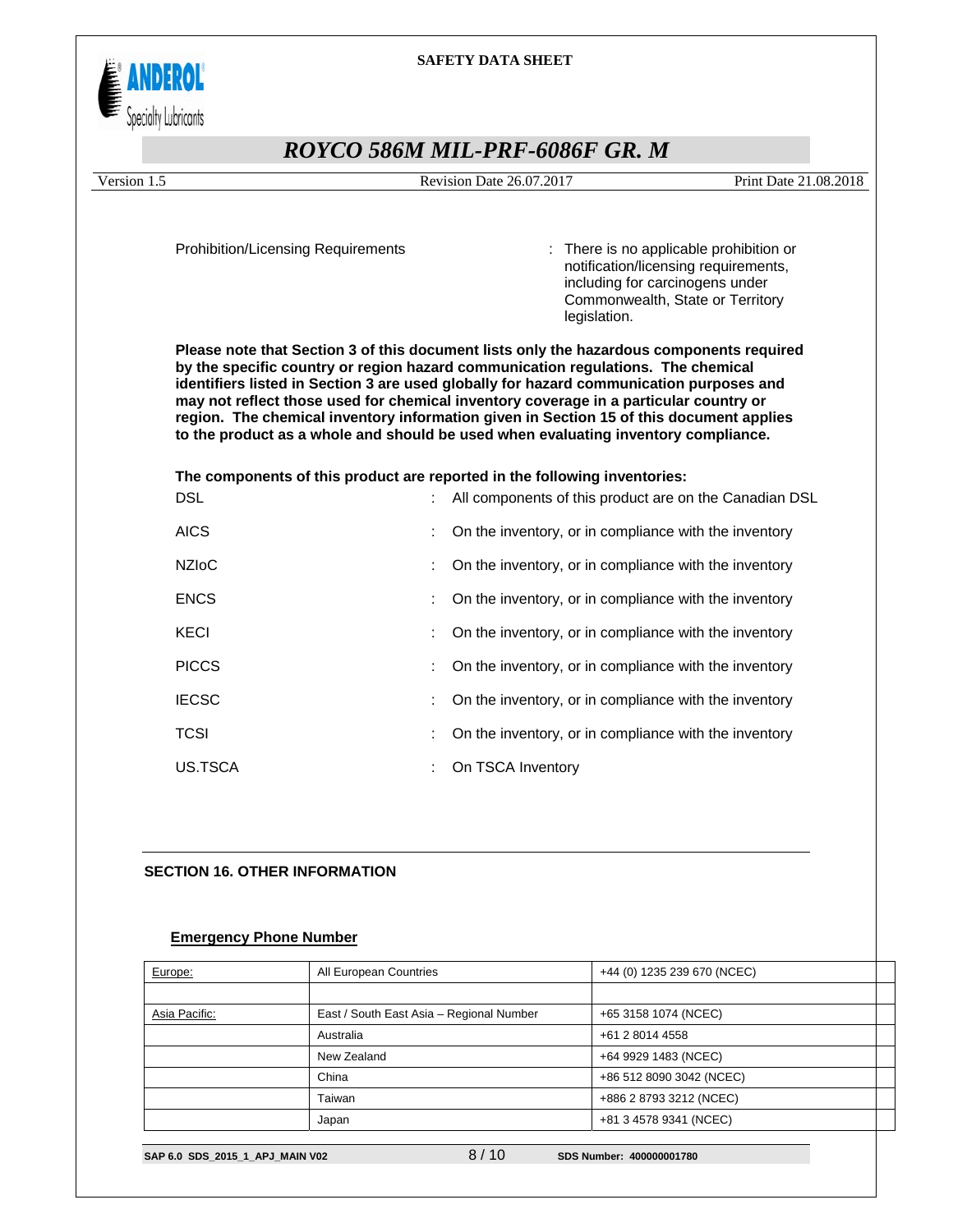

# *ROYCO 586M MIL-PRF-6086F GR. M*

Version 1.5 Revision Date 26.07.2017 Print Date 21.08.2018

|                       | Indonesia                      | 007 803 011 0293 (NCEC)     |  |
|-----------------------|--------------------------------|-----------------------------|--|
|                       | Malaysia                       | +60 3 6207 4347 (NCEC)      |  |
|                       | Thailand                       | 001 800 120 666 751 (NCEC)  |  |
|                       | Korea                          | +65 3158 1285 (NCEC)        |  |
|                       | Vietnam                        | +84 8 4458 2388 (NCEC)      |  |
|                       | India                          | +65 3158 1198 (NCEC)        |  |
|                       | Pakistan                       | +65 3158 1329 (NCEC)        |  |
|                       | Philippines                    | +65 3158 1203 (NCEC)        |  |
|                       | Sri Lanka                      | +65 3158 1195 (NCEC)        |  |
|                       | Bangladesh                     | +65 3158 1200 (NCEC)        |  |
|                       |                                |                             |  |
| Middle East / Africa: |                                | +44 (0) 1235 239 671 (NCEC) |  |
|                       |                                |                             |  |
| North America         | United States of America (USA) | (800) 424-9300 (CHEMTREC)   |  |
|                       | Canada                         | (800) 424-9300 (CHEMTREC)   |  |
|                       |                                |                             |  |
| Latin America         | Mexico                         | +52 555 004 8763 (NCEC)     |  |
|                       | <b>Brazil</b>                  | +55 11 3197 5891 (NCEC)     |  |
|                       | Chile                          | +56 2 2582 9336 (NCEC)      |  |
|                       | All other countries            | +44 (0) 1235 239 670 (NCEC) |  |
|                       |                                |                             |  |

#### **Full text of other abbreviations**

AICS - Australian Inventory of Chemical Substances; ANTT - National Agency for Transport by Land of Brazil; ASTM - American Society for the Testing of Materials; bw - Body weight; CMR - Carcinogen, Mutagen or Reproductive Toxicant; CPR - Controlled Products Regulations; DIN - Standard of the German Institute for Standardisation; DSL - Domestic Substances List (Canada); ECx - Concentration associated with x% response; ELx - Loading rate associated with x% response; EmS - Emergency Schedule; ENCS - Existing and New Chemical Substances (Japan); ErCx - Concentration associated with x% growth rate response; ERG - Emergency Response Guide; GHS - Globally Harmonized System; GLP - Good Laboratory Practice; IARC - International Agency for Research on Cancer; IATA - International Air Transport Association; IBC - International Code for the Construction and Equipment of Ships carrying Dangerous Chemicals in Bulk; IC50 - Half maximal inhibitory concentration; ICAO - International Civil Aviation Organization; IECSC - Inventory of Existing Chemical Substances in China; IMDG - International Maritime Dangerous Goods; IMO - International Maritime Organization; ISHL - Industrial Safety and Health Law (Japan); ISO - International Organisation for Standardization; KECI - Korea Existing Chemicals Inventory; LC50 - Lethal Concentration to 50 % of a test population; LD50 - Lethal Dose to 50% of a test population (Median Lethal Dose); MARPOL - International Convention for the Prevention of Pollution from Ships; n.o.s. - Not Otherwise Specified; Nch - Chilean Norm; NO(A)EC - No Observed (Adverse) Effect Concentration; NO(A)EL - No Observed (Adverse) Effect Level; NOELR - No Observable Effect Loading Rate; NOM - Official Mexican Norm; NTP - National Toxicology Program; NZIoC - New Zealand Inventory of Chemicals; OECD - Organization for Economic Co-operation and Development; OPPTS - Office of Chemical Safety and Pollution Prevention; PBT - Persistent, Bioaccumulative and Toxic substance; PICCS - Philippines Inventory of Chemicals and Chemical Substances; (Q)SAR - (Quantitative) Structure Activity Relationship; REACH - Regulation (EC) No 1907/2006 of the European Parliament and of the Council concerning the Registration, Evaluation, Authorisation and Restriction of Chemicals; SADT - Self-

**SAP 6.0 SDS\_2015\_1\_APJ\_MAIN V02** 9 / 10 **SDS Number: 400000001780**